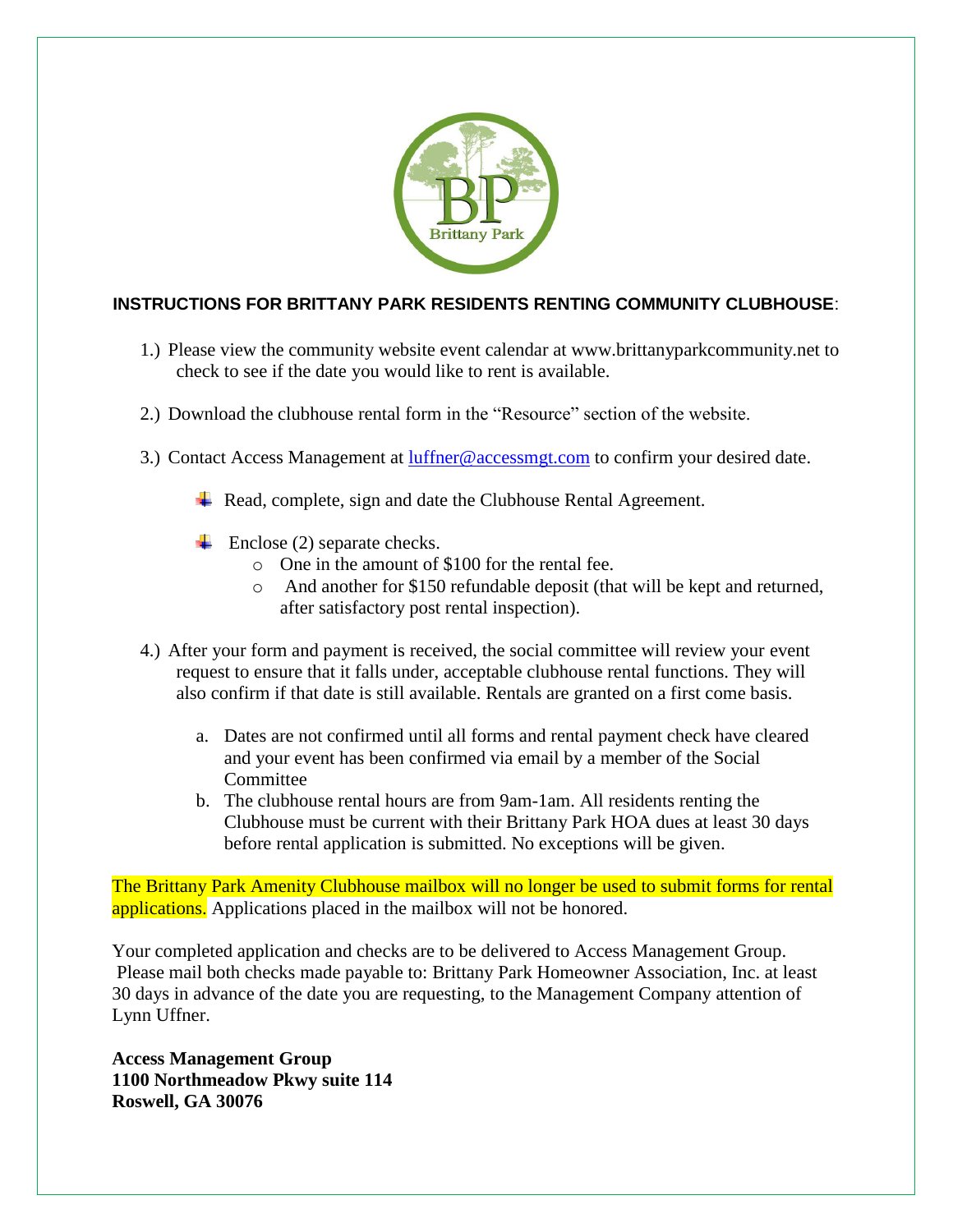**Revised 12/2016**

|                                      | <b>Brittany Park Homeowners Association Clubhouse Reservation Form</b><br>Please return form with payment & deposit to:<br><b>ACCESS MANAGEMENT GROUP</b><br>1100 NORTHMEADOW PKWY - STE 114<br>ROSWELL, GA 30076<br><b>ATTN: Lynn Uffner</b>                                                                                                                                         |                      |
|--------------------------------------|---------------------------------------------------------------------------------------------------------------------------------------------------------------------------------------------------------------------------------------------------------------------------------------------------------------------------------------------------------------------------------------|----------------------|
|                                      |                                                                                                                                                                                                                                                                                                                                                                                       |                      |
|                                      |                                                                                                                                                                                                                                                                                                                                                                                       |                      |
|                                      |                                                                                                                                                                                                                                                                                                                                                                                       |                      |
|                                      |                                                                                                                                                                                                                                                                                                                                                                                       |                      |
|                                      |                                                                                                                                                                                                                                                                                                                                                                                       |                      |
|                                      | I acknowledge I have read the rules and regulations governing the clubhouse below and I agree<br>to abide by these rules. As the homeowner, I understand that if I am not present during the entire<br>duration of the rental, the association has the power to shut down the event, ask all guests to<br>leave, and withhold entire security deposit                                 |                      |
| Fee Paid (\$100.00) Check #:         | Deposit Paid (\$150.00) Check #/ Money Order<br>Please describe the scope of your event (type of function/set-up details):                                                                                                                                                                                                                                                            |                      |
|                                      |                                                                                                                                                                                                                                                                                                                                                                                       |                      |
|                                      |                                                                                                                                                                                                                                                                                                                                                                                       |                      |
|                                      | The Renter assumes full risk and responsibility of his/her guests for damage to the Association<br>property and/or personal injury that occur during the rental. The Renter agrees that he/she will<br>not hold the Association liable in any way, whether such accident occurs on the common ground,<br>on any part of the recreational facilities, parking areas or adjacent areas. |                      |
|                                      |                                                                                                                                                                                                                                                                                                                                                                                       | _Homeowner Signature |
| time your application is submitted** | ** Checks (\$150.00 deposit and \$100 rental fee) and application MUST be received at the                                                                                                                                                                                                                                                                                             |                      |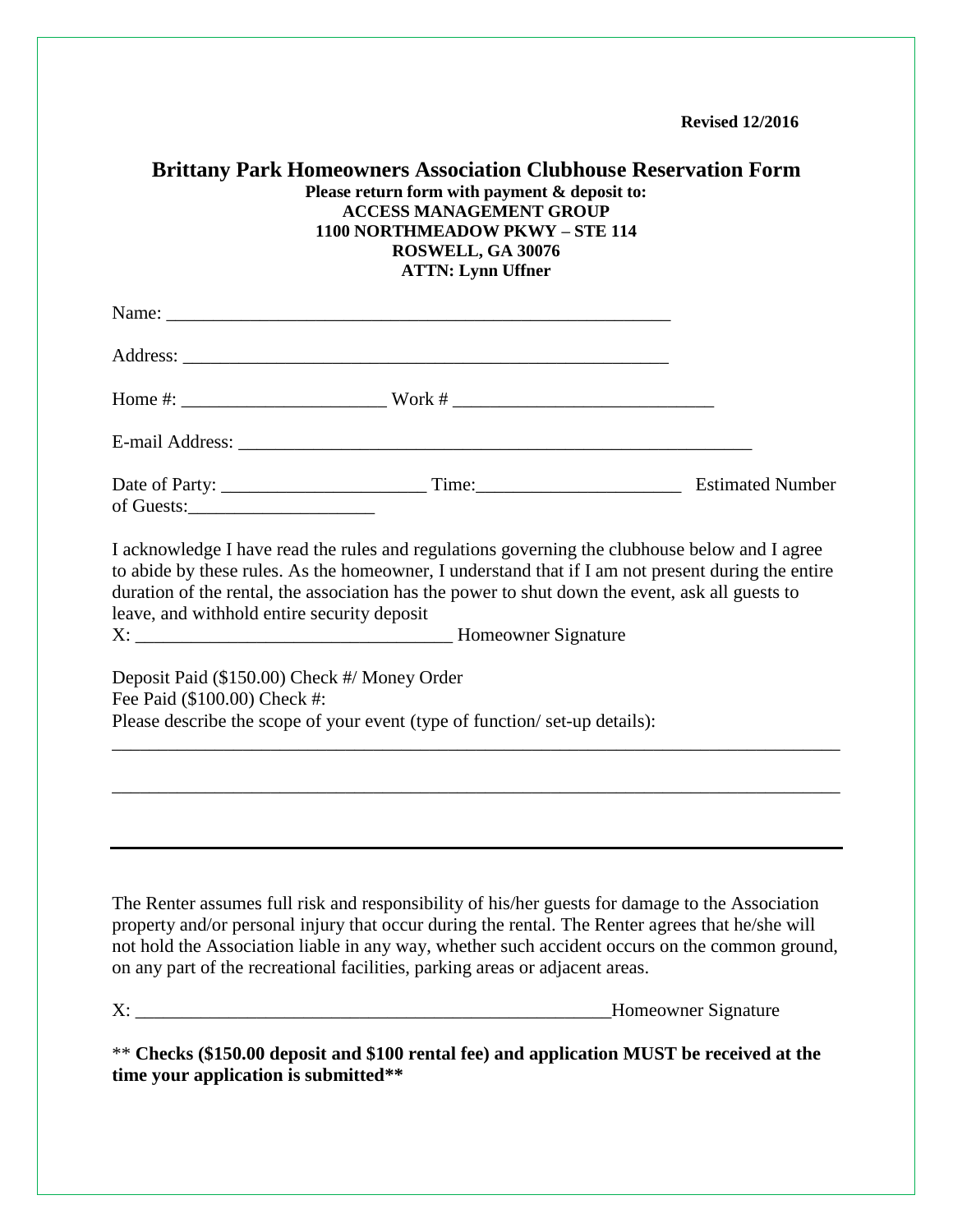# **Brittany Park Homeowners Association Clubhouse Reservation Form**

#### **Host Liquor Liability and Indemnification Agreement:**

#### **Please sign whether alcoholic beverages will be served or not**

The undersigned Member ("Member") of Brittany Park Homeowners Association, Inc. ("Association") agrees that, in consideration for the exclusive use of the Association Clubhouse ("Clubhouse") between the hours of  $\&$  on  $\&$  (date) the Member will (please fill in with your answer)

Comply with all applicable laws and regulations, including but not limited to the social host liquor liability laws and Georgia's liquor laws. The Member shall indemnify the Association and hold the Association harmless for any and all liability arising from the social host liquor laws.

1. Comply and abide by all rules and regulations of the Association and will take personal responsibility to ensure that each of his/her guests will comply with and abide by all local, state and federal laws and by rules and regulations of the Association. The Member will indemnify the Association and hold it harmless for any liability arising from the acts of the individuals present at the Clubhouse, or on Association property, or in the Brittany Park Community, as a result of the Member's party or event.

The undersigned Member agrees and represents to the Association that he/she has read the Association rules and regulations regarding the use of the Clubhouse.

| Signature: |  |  |
|------------|--|--|
| Date:      |  |  |
| Address:   |  |  |

2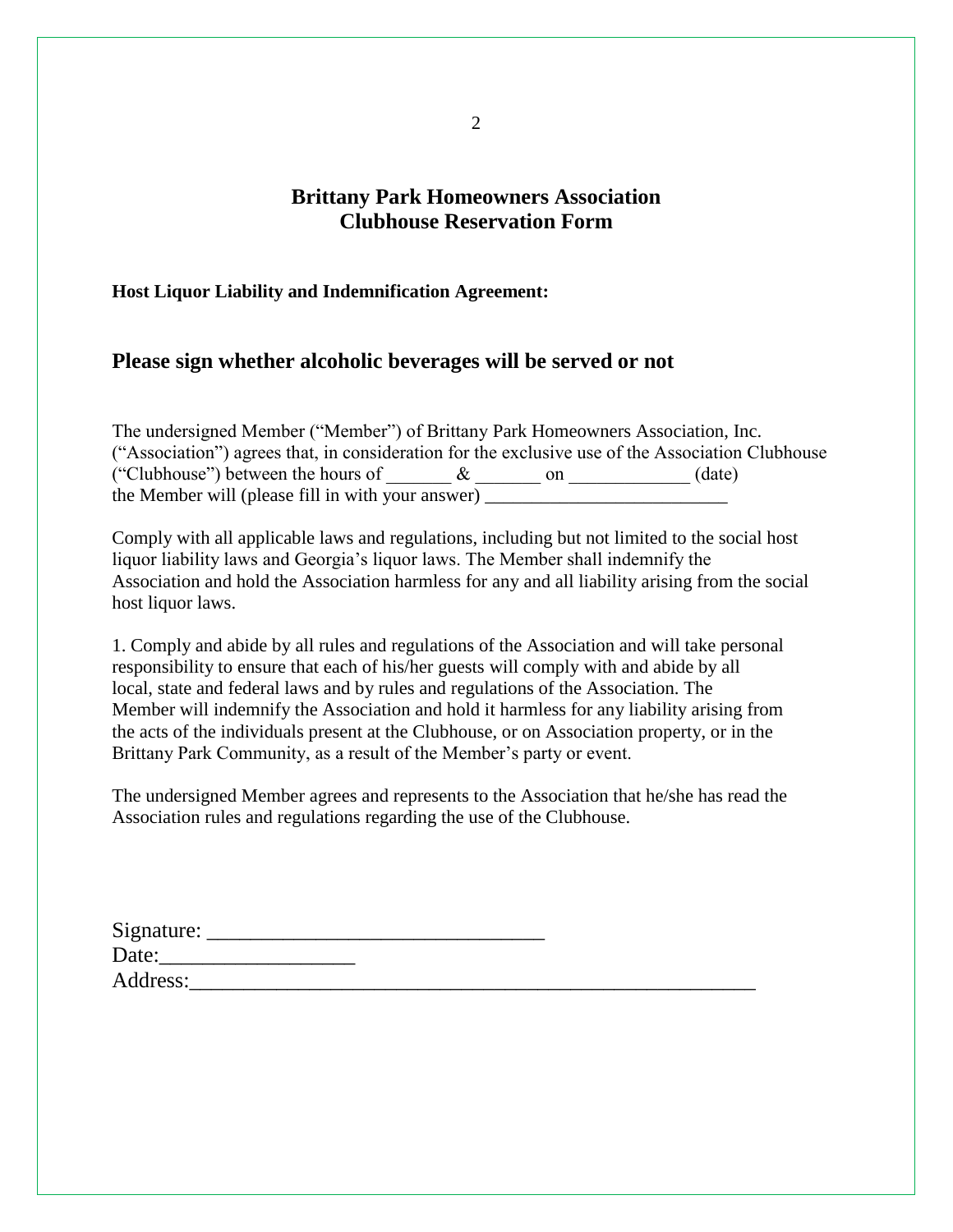#### 3 **Brittany Park Clubhouse Rental Rules**

The Clubhouse can only be rented by an adult resident member of the Brittany Park HOA:

 $\Box$  The Brittany Park Homeowner responsible for the rental must be present at the event, failure to do so will result in function being terminated and forfeiture of deposit.

□ The Clubhouse may not be reserved on a "sub-lease" basis.

 $\Box$  Residents sub-leasing will lose their privilege to rent out the clubhouse

 $\Box$  No teenage theme parties (Sweet 16<sup>th</sup>, birthdays, etc) can take place in the community clubhouse. **No exceptions** 

 $\Box$  Failure to have proper security will cause your event to shutdown.

 $\Box$  The reserving member must be current on all Brittany Park HOA dues and obligations.

 $\Box$  The reserving member will be responsible for the actions and behavior of their guests.

 $\Box$  No one under age 21 is allowed to consume alcohol on the premises

 $\Box$  No pets are allowed in the Clubhouse. No smoking allowed inside the Clubhouse.

 $\Box$  The Clubhouse may not be used for personal gain. The Clubhouse is for Members and their guests.

 $\Box$  The Clubhouse may not be used for functions that are "Open to the Public" or for "fund-raising" events without prior written approval (Brittany Park's Board of Directors).HOA member must show proper ID that has a

Brittany Park address listed. This must be presented before the rental can take place.

 $\Box$  Reservations will be accepted on a first come first serve basis, but will not be accepted more than

90 days prior to the rental date nor less than 30 days prior to the event.

 $\Box$  No pool or other amenity privileges come with the Clubhouse rental. The pool area cannot be rented.

 $\Box$  Under no circumstances should guest use the pool after the pool or pool deck area has closed.

 $\Box$  If your guest would like to use the pool during pool hours, please see the pool attendant on duty for guest bands.

 $\Box$  Clubhouse renters are allowed no more than 10 guests in the pool area.

 $\Box$  Children under 14 must be supervise by an adult at all times

 The Clubhouse Committee has the right to deny clubhouse rentals based on scope of event.(**family reunions are not allowed at the clubhouse)**

 $\Box$  Rental of the Clubhouse is handled through the Brittany Park Social Committee. To check availability dates and initiates the rental process check the community website at [www.brittanyparkcommunity.net.](http://www.brittanyparkcommunity.net/)

The clubhouse is not available on any holidays. **No exceptions**

**Reservations are not confirmed until Brittany Park receives a signed Reservation**

**Form, rentals check of \$100 and a security deposit check of \$150 and your event is confirmed by the clubhouse committee. These checks (2) should be made payable to Brittany Park Homeowner Association and mailed to Access Management Group. Please DO NOT place your application in the community clubhouse mailbox.** 

The rental fee contributes to the cost of maintaining the Clubhouse. The security deposit check will be returned (within 30 days) to the Renter if there is no damage to the property during the rental and if it is satisfactorily cleaned after usage (left in as good shape as they received it). In addition, any violation of the common area facility rules can result in forfeiture of the security deposit. Any rental cancelled less than 7 days prior to the booked event will forfeit the \$50 of the rental fee.

 $\Box$  A volunteer from the Clubhouse Committee will contact the renter at least 3 days prior to the rental to arrange for the pre-rental walk-through and provide you the pass code to the front door. If you have not been contacted 3 days prior to your rental, please contact the Brittany Park community voicemail at 404-404-478-9304 or at socialbrittanyparkhoa@yahoo.com for help in scheduling appointment.

 $\Box$ The rental period is from 8AM to 1AM (this time is includes your clean-up time) The clubhouse needs to be clear of all guests and cleaned by 1am. . All windows and doors must be closed during events. All music and party activity must be contained within the clubhouse building. Guest loitering in the parking lot is prohibited. All people should be out of the building by 1am. If additional time is needed for clean-up, it should be completed before 9AM the following morning.